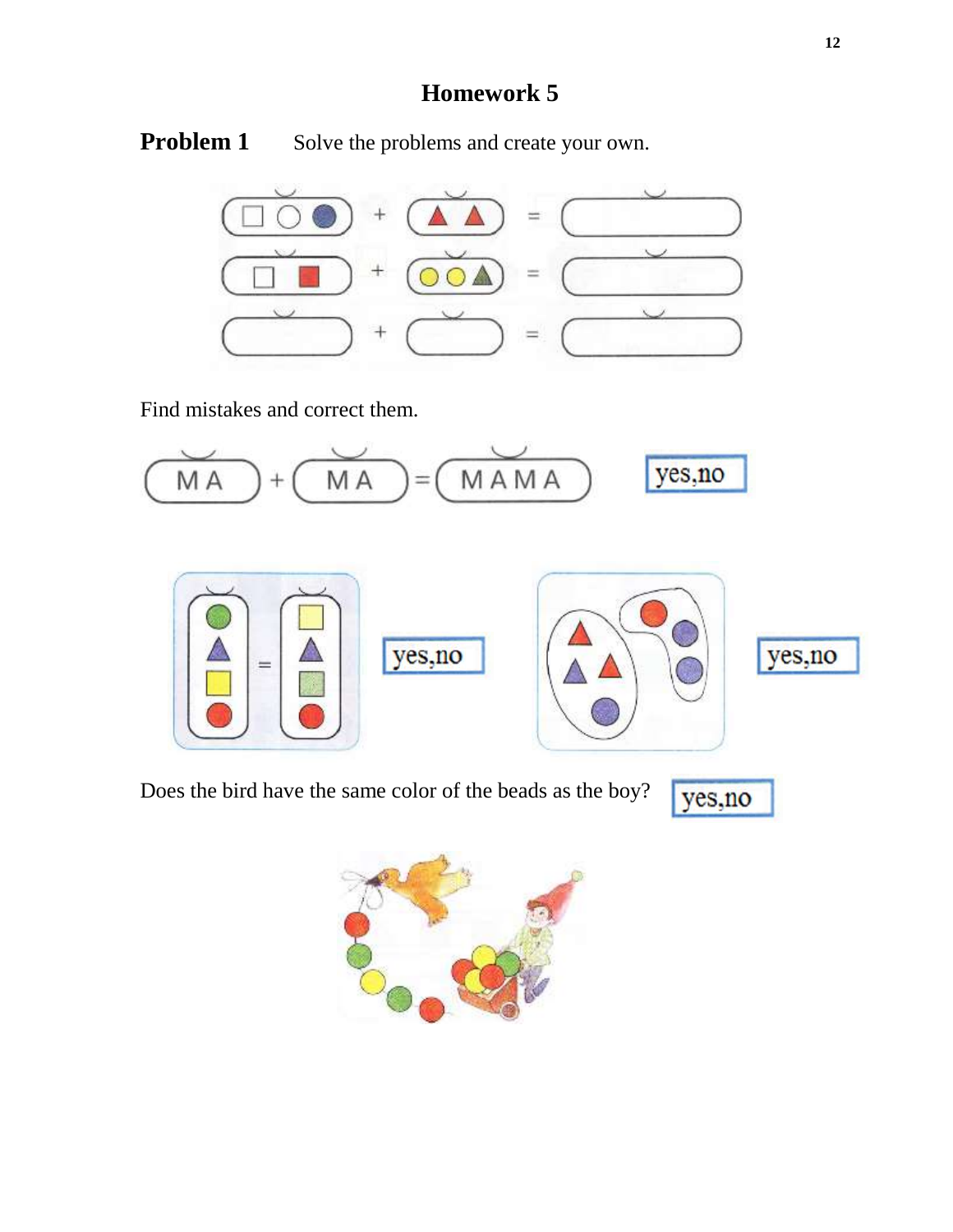## **Problem 2** Draw another object to create a pair.



Color in similar objects the same color.

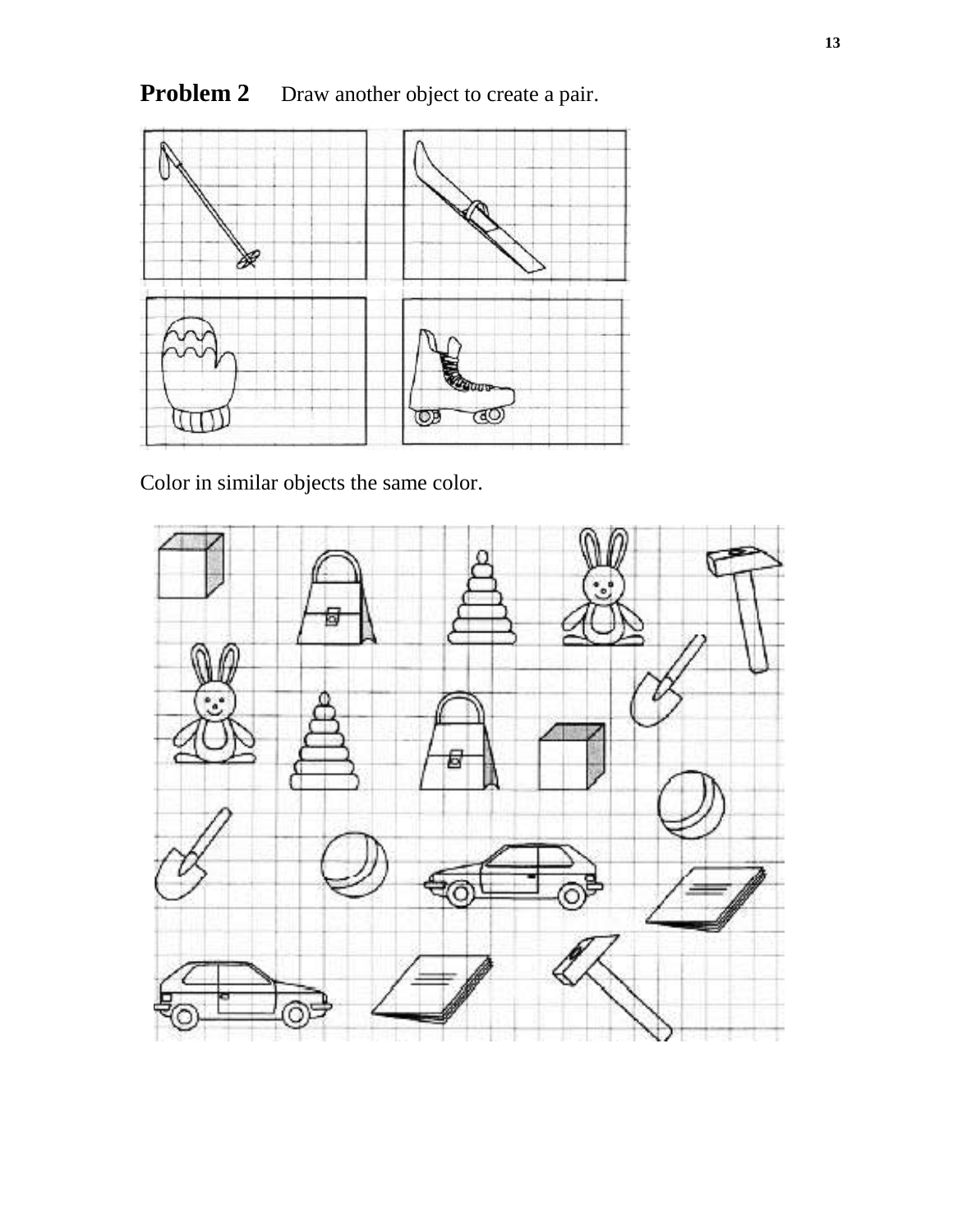**Problem 3** Add or subtract using the number line. *Dear Parents! We are using a number line to solve the number sentences below. It is still hard for your children's eyes to jump from a number line to a problem. Please help your child as follows: As your child places a pencil on the first number from the problem's question, dictate the further steps of the problem. Remind your child that "+" is moving forward and "-" is backward. Thanks!*



**Problem 4** What do these shapes remind you of? Draw new objects out of these shapes.

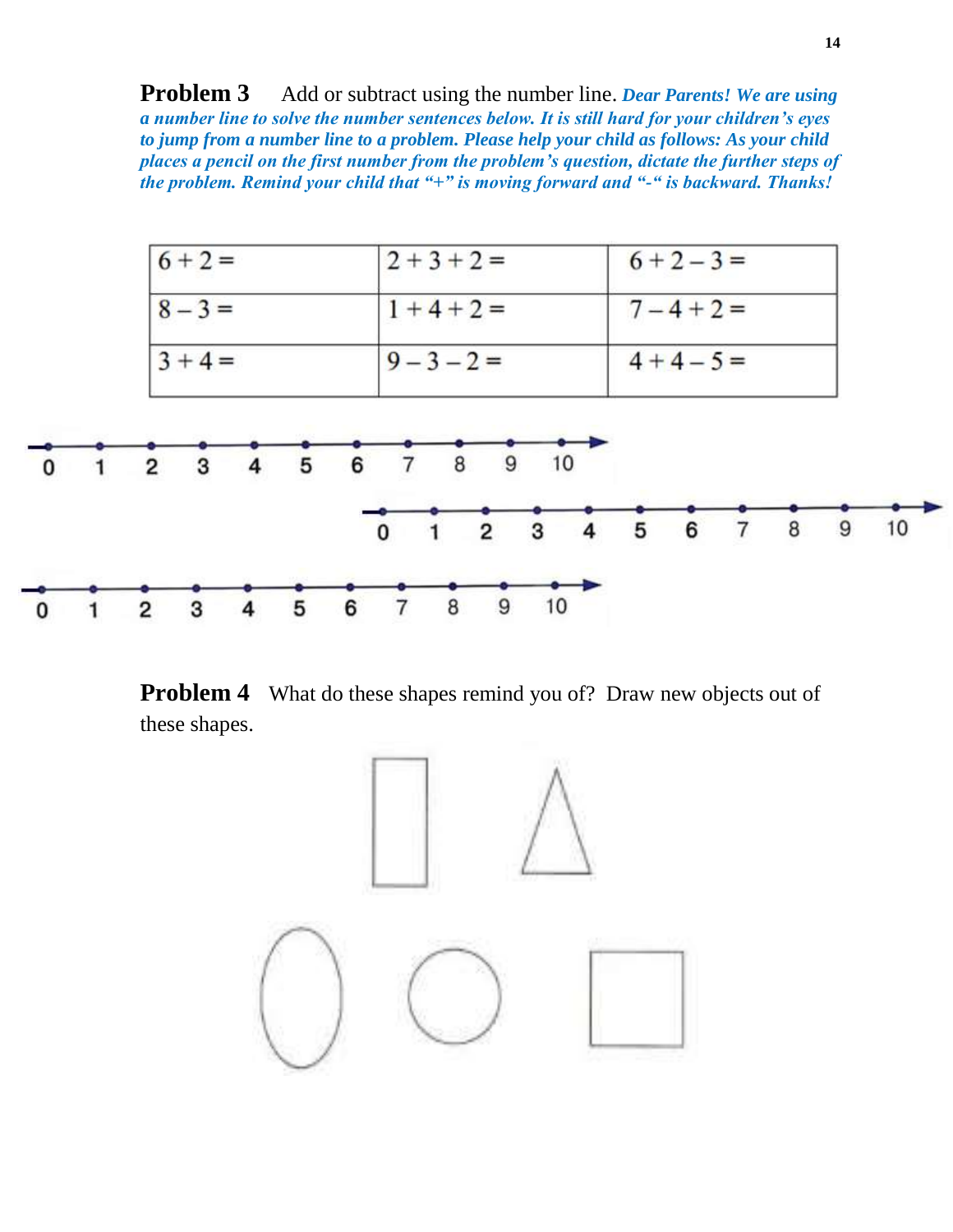## **Problem 5**

- a) Mitchell likes to eat ice cream more than donuts. He also likes donuts more than apples. What does he like more: ice cream or apples?\_\_\_\_\_\_\_\_\_\_\_\_\_\_\_\_\_\_\_
- b) We can pour more water into a casserole than into a teapot, but we can pour more water into a teapot than into a pitcher. Where is there more water: in the casserole or in the pitcher?\_\_\_\_\_\_\_\_\_\_\_\_\_\_\_\_\_\_\_\_
- c) Once upon a time, Worm, Airplane and Bicycle decided to race with each other. It happened in our story that Worm made it to the finish line before Bicycle and Bicycle made it before the Airplane. Who do you think is faster: Worm or Airplane?
- d) Please ask your parents to help you make your own math story. Come up with a math problem and draw it in the space below:

PICTURE:

Make the 3 "cakes" look the same. Draw more "decorations" and color them.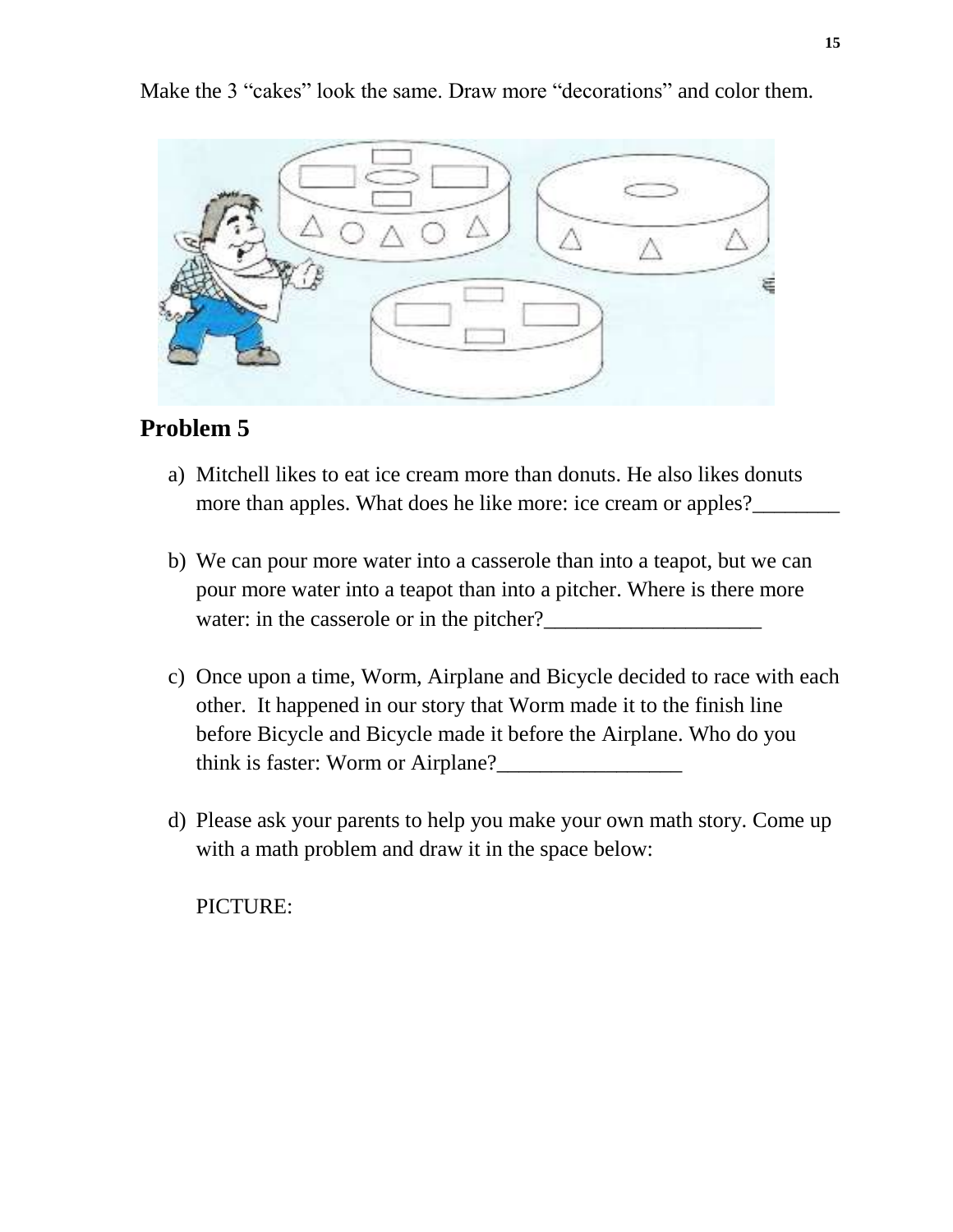## **Problem 6**

Draw the answer in the empty boxes.